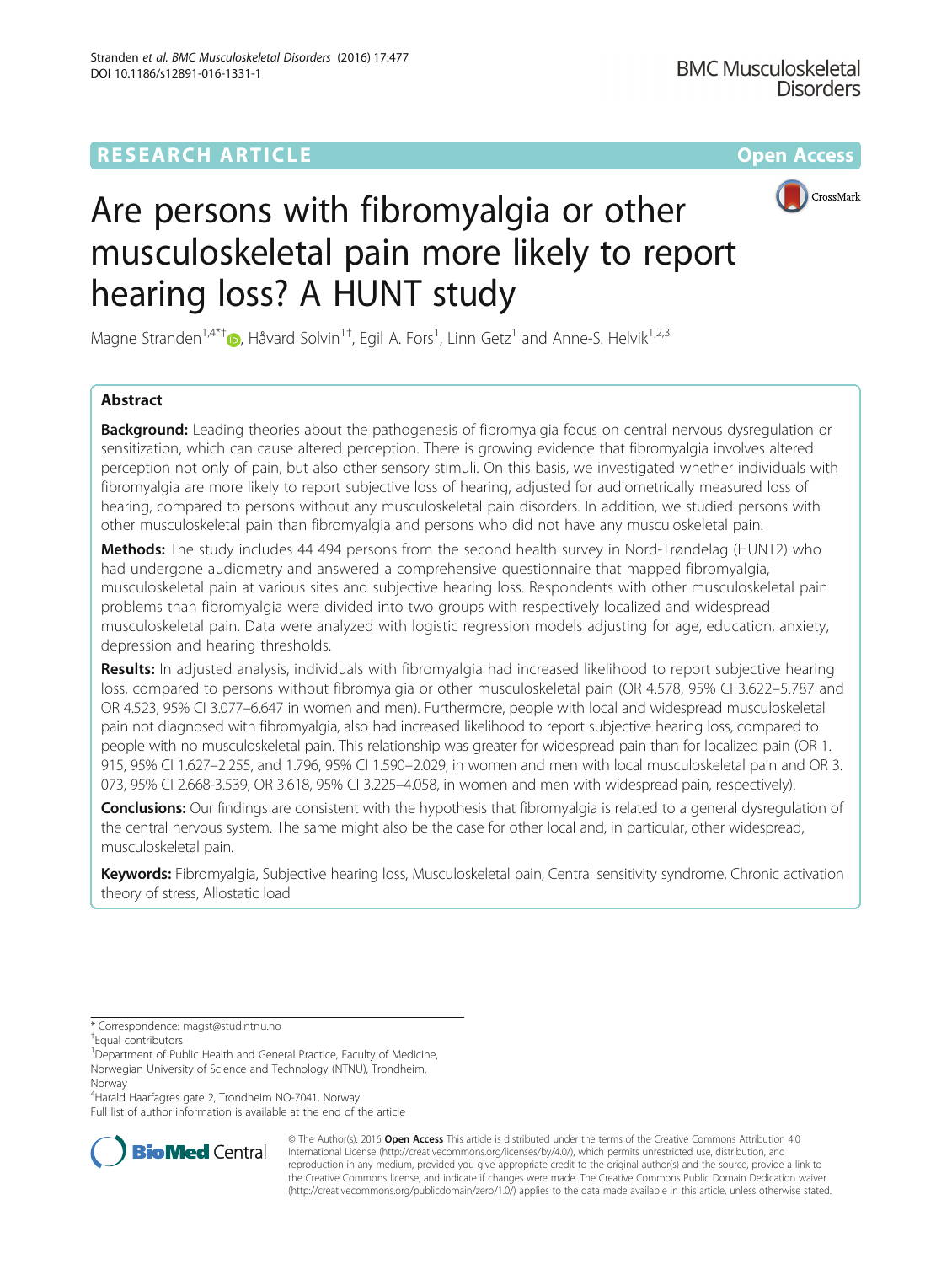## Background

Prolonged pain from the musculoskeletal system and other symptoms currently associated with the diagnosis fibromyalgia have been described since ancient times [[1, 2](#page-9-0)]. In the 1500s such symptoms was termed "rheumatism" [[3](#page-9-0)] and in the 1700s "muscular rheumatism" [[3\]](#page-9-0). From the early 1900s the term "psychogenic rheumatism" was presented, although it was assumed to be caused by muscular inflammation and preferentially named "fibrositis" [[4](#page-9-0)–[6\]](#page-9-0). Eventually, in 1976, the term fibromyalgia was coined [\[7](#page-9-0)], as the symptoms were no longer considered to have an inflammatory cause, i.e. the past prevailing paradigm since Gowers in 1904 [[3, 8](#page-9-0)]. The etiology and pathogenesis is since then often characterized as medically unexplained [[9](#page-9-0)]. However, fibromyalgia may be considered as a "discrete diagnosis or as a constellation of symptoms characterized by central nervous system pain amplification with concomitant fatigue, memory problems, and sleep and mood disturbances"[[10\]](#page-9-0). The estimated prevalence of fibromyalgia in the general population varies globally between approximately 2 and 11%, depending on the population and study design [\[10](#page-9-0), [11](#page-9-0)]. The prevalence is higher in women than men (9:1), and increasing with age [\[12](#page-9-0)]. The diagnosis has until recently been determined by clinical examination according to the ACR 1990 criteria, in which the patient must have pain in all of the body's four quadrants plus axial pain, and at least 11/18 predefined tender points, triggered by a pressure of a max-imum of 4 kg/cm<sup>2</sup> [\[13](#page-9-0)]. In addition to being a chronic, widespread musculoskeletal pain condition without a well-defined cause, fibromyalgia is often accompanied by non-specific symptoms and comorbidities [\[14](#page-9-0)–[16](#page-9-0)]. These include symptoms such as fatigue, memory and concentration problems [[17\]](#page-9-0), sleep disturbances, stomach ache, depressive symptoms and headache [[10, 18](#page-9-0), [19\]](#page-9-0), and disorders like irritable bowel syndrome (IBS), chronic fatigue syndrome (CFS/ME), interstitial cystitis (IC) and temporomandibular disorder (TMD) [\[8](#page-9-0)].

Due to the high prevalence of symptoms and comorbidities associated with fibromyalgia, researchers in various milieus have started to view fibromyalgia and related conditions as potentially explained by the same mechanisms [[20\]](#page-9-0). The prevailing view is that they represent a similar, altered central neural processing of perceptive stimuli, rather than organspecific pathology. One suggested term to cover such a neural dysregulation condition is "centralized sensitization syndrome" (CSS) [[21, 22\]](#page-9-0). Other research groups have launched concepts and theories, which are theoretically in good coherence with the notion of central sensitization. These include sustained arousal [[23\]](#page-9-0), the Cognitive Activation Theory of Stress (CATS) [[24\]](#page-9-0) and allostatic overload [[25\]](#page-9-0). Currently, these concepts exist more or less in parallel, and no consensus exists about the mechanisms [[26, 27](#page-9-0)]. However, the diagnostic criteria for fibromyalgia have since 2010 been adapted to accommodate the frequent occurrence of associated symptoms and comorbidities [\[18](#page-9-0)]. The diagnosis can now be established by therapist interviews and self-reports by summing the pain localizations (0–19) in a "widespread pain index" (WPI) plus adding a 0–12 ranged "symptom severity" score (SSS) considering the comorbid symptoms mentioned above. This completes the ACR 2010 fibromyalgia criteria and the later 2011 "Fibromyalgia survey criteria" by a sum score of maximum 31 points where the fibromyalgia diagnosis is defined by a 12 point cut-off score [[18, 19\]](#page-9-0).

Recently, researchers have taken interest in how patients with fibromyalgia experience hearing. One study has found increased incidence of reported subjective hearing loss among persons with fibromyalgia, compared to individuals with inflammatory rheumatic disorders [\[28](#page-9-0)]. Fibromyalgia has also been associated with hypersensitivity to noise [[29](#page-9-0)]. These findings are interesting in light of the theories concerning central sensitization, and are compatible with studies of cognitive dysfunction and memory problems in fibromyalgia and chronic widespread pain [\[17](#page-9-0)]. Another study has found poor correlations between subjective and objective hearing loss in patients with three or more medical unexplained symptoms, but that study did not include fibromyalgia per se [[30\]](#page-9-0). It is thereby still unclear whether persons with fibromyalgia are more likely to report hearing loss than others. According to the theory of sustained arousal, one might hypothesize that if persons with fibromyalgia can be shown to experience auditory disturbances in addition to the previously documented problems with cognitive function and memory [[17\]](#page-9-0), similar auditory disturbances might also be found in persons with widespread muscular pain.

Based on The Nord-Trøndelag Health Study part 2 (HUNT2) and Nord-Trøndelag Hearing Loss study (NTHLS), the aim of the present study was to explore if people who report fibromyalgia or other musculoskeletal pain are more likely to have subjective hearing loss, compared to controls without such problems. More specifically, our research question is:

Are persons with fibromyalgia or other musculoskeletal pain, widespread or localized, more likely to report subjective hearing loss than persons without fibromyalgia or other pain, when adjusting for measured hearing thresholds, age, gender and education, as well as depression and anxiety?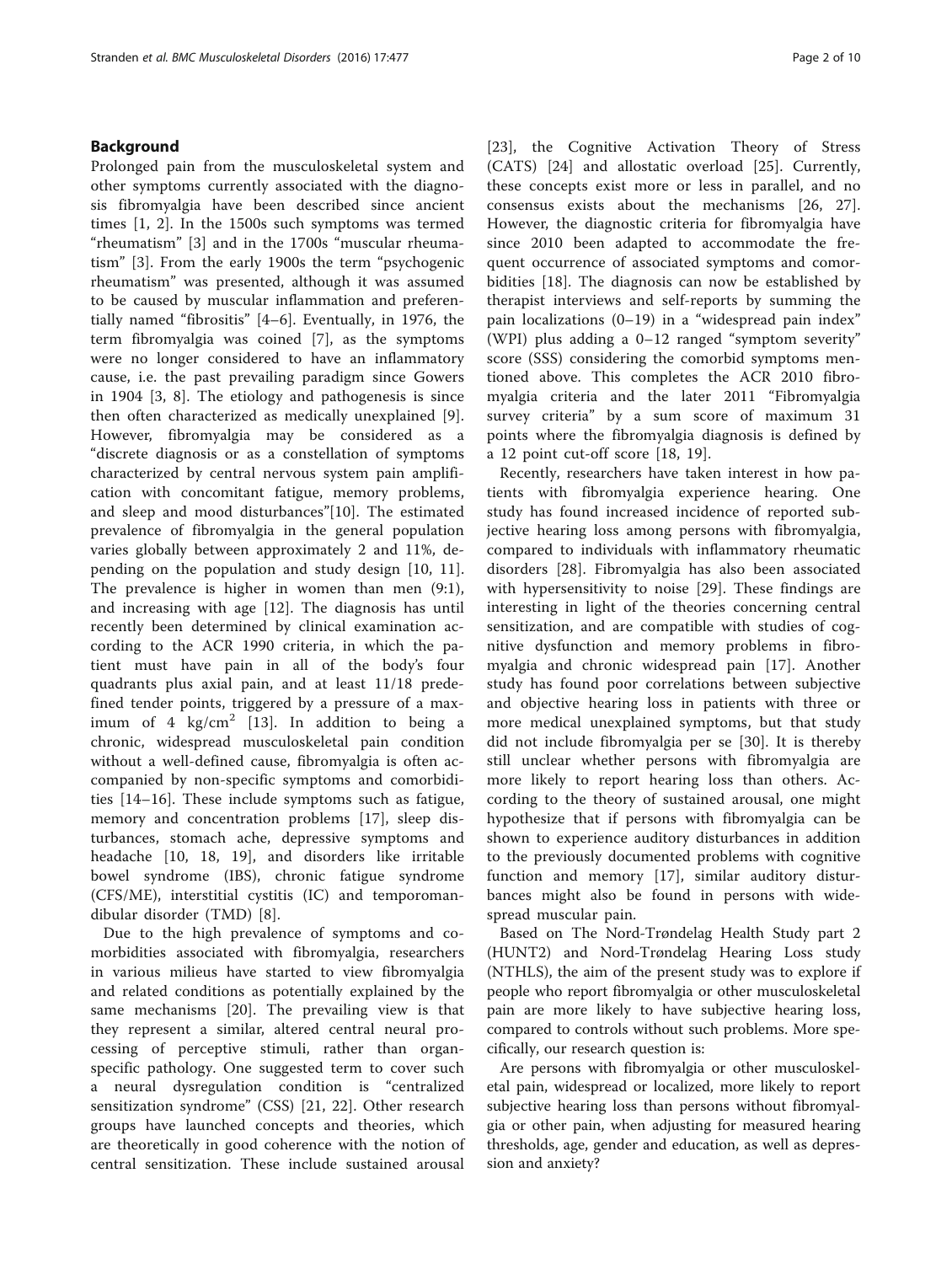## Method

## Study design and participants

Data from HUNT 2 (1995–7) and the NTHLS were used in a retrospective cross-sectional study. HUNT2 and NTHLS are questionnaire-based, but hearing loss was assessed by audiologists who used mobile research units to measure audiometry.

In total, 66 140 adults, age ranging from 20 to 101 years participated in HUNT2. Median age was 48, and mean age 50.2 years [[31](#page-9-0)]. Hearing tests were available for 50 465 participants. Persons with missing data on fibromyalgia, musculoskeletal pain and subjective hearing loss were excluded from the present study (Fig. 1). All participants in HUNT 2 and NTHLS provided informed, written consent to participate in research studies.

## Measures

#### Fibromyalgia

Fibromyalgia was assessed with the question: "Has a physician ever said that you have had fibromyalgia (fibrositis/chronic pain syndrome)?" (HUNT 2 Q1) [[32](#page-9-0)], with response alternatives "yes" or "no". An affirmative answer to this question classified respondents as having fibromyalgia. It is not known to what extent physicians used the tender-point criteria when establishing the diagnosis [[13\]](#page-9-0).

## Other musculoskeletal pain

Other musculoskeletal symptoms than fibromyalgia were evaluated by self-report questions from the HUNT2 Q1 questionnaire [\[32](#page-9-0)]. Similar questions have shown good sensitivity and reproducibility in earlier studies [[33](#page-9-0)–[35](#page-9-0)]. The initial question was: "Have you during the past year suffered from pain and/or stiffness in muscles and limbs that have lasted for at least three



consecutive months? If so, where did you have these ailments?" Subsequently the participant could select between 10 different localizations [[36](#page-9-0)]. Affirmative answers to one or more of the questions concerning musculoskeletal pain or stiffness, and not "yes" to the fibromyalgia question, were categorized as "having other musculoskeletal pain than fibromyalgia".

## Widespread or localized pain

Persons with muscular and/or skeletal problems in three or more localizations were categorized as having "widespread musculoskeletal pain" [[37\]](#page-9-0). Those who had one to two localizations for musculoskeletal pain were categorized as having "localized musculoskeletal pain".

#### Subjective hearing loss

Subjective hearing loss (dependent variable) was assessed by the following questions and follow-up questions [\[32](#page-9-0)]: "Do you have any long-term illness, injury or suffering of physical or psychological nature that impairs your functioning in your daily life?". Then, if yes, "Impaired hearing?" and "How much would you say that your functions are impaired?" with grading options  $0-3$  ( $0 = not$ ) impaired,  $1 =$  slightly impaired,  $2 =$  mediocrely impaired and  $3 =$  seriously impaired). Options  $1-3$  were interpreted as subjective loss of hearing.

## Audiometry

Audiometry measured the hearing threshold for air conduction. It was performed by trained personnel under good conditions [[31, 38\]](#page-9-0), and the method test-retest reliability is high [\[39\]](#page-9-0). The audiometry was performed automatically with earmuffs connected to a PC. In cases where the participant was not able to conduct the test automatically, it was performed manually. Hearing thresholds were measured by increasing sound levels until there was a response from the person, and then the sound level was lowered by 10 dB and then increased by 5 dB, until a response was given once more [[39\]](#page-9-0). The frequencies 500, 1000, 2000 and 4000 Hz for both ears form the basis of a mean hearing threshold in this study. Hearing loss is defined by the World Health Organization (WHO) as a mean hearing threshold of 26 dB or higher [[40\]](#page-9-0). Mild hearing loss is mean hearing threshold of both ears between 26.0 dB and 40.9, moderate hearing loss is between 41.0 and 60.9 dB, and severe hearing loss is defined by mean hearing threshold of 61.0 dB or above [[41\]](#page-9-0).

## Depression and anxiety symptoms

Symptoms of depression and anxiety were assessed with the "Hospital Anxiety and Depression Scale" (HADS), a self-report form with seven questions for depressive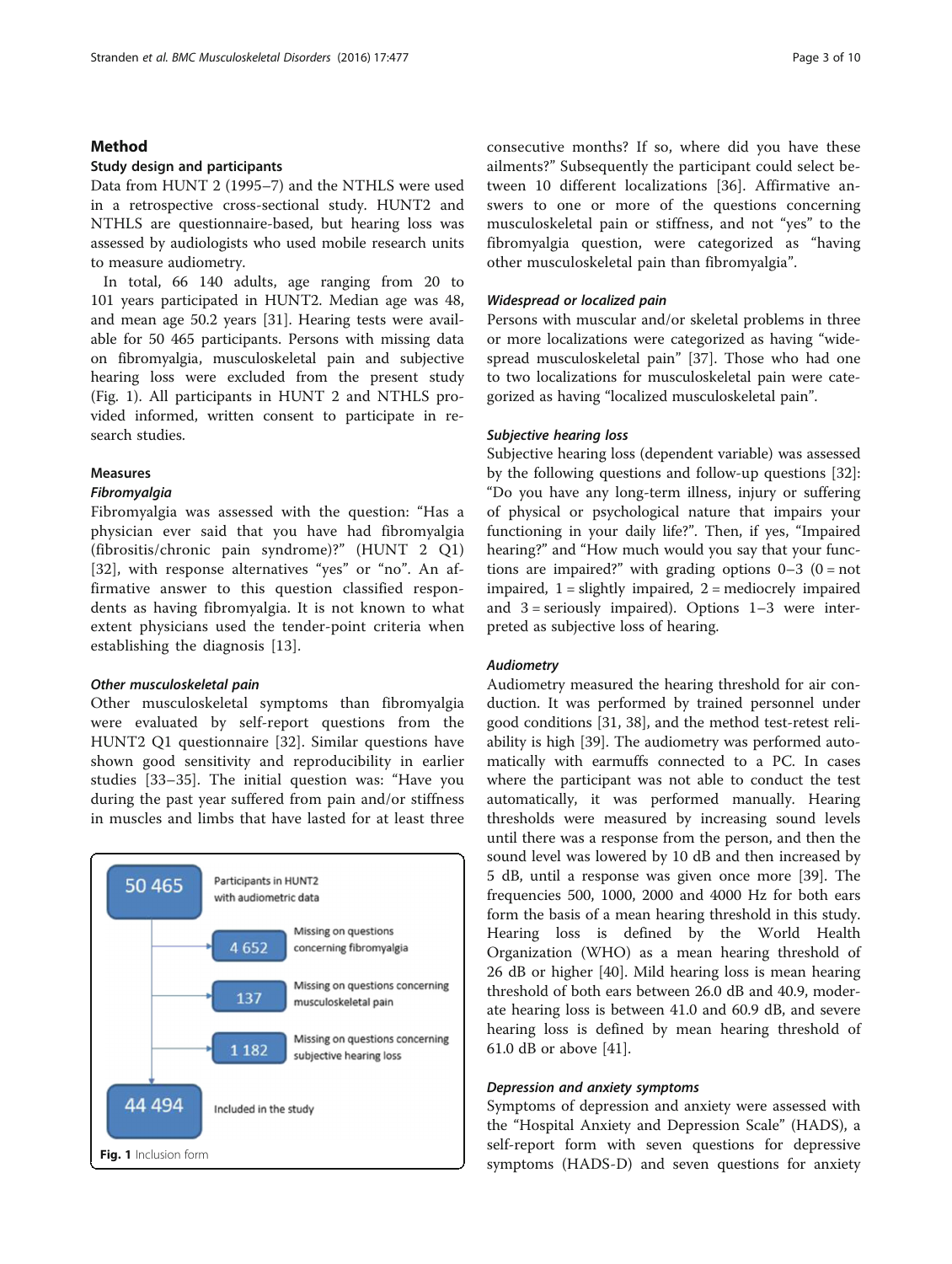|                     |           | Fibromyalgia  | Musculoskeletal                      | Reference      | Comparison $(P$ -value) <sup>a</sup> |           |
|---------------------|-----------|---------------|--------------------------------------|----------------|--------------------------------------|-----------|
|                     |           | (FM)          | pain without<br>fibromyalgia<br>(MS) |                | FM vs Ref                            | MS vs Ref |
| Total               | N(%       | 483 (100)     | 18 808 (100)                         | 24 203 (100)   |                                      |           |
| Women               | N(%       | 1 275 (85.97) | 9 948 (52.89)                        | 11 860 (49.00) | 0.000                                | 0.000     |
| Age                 | Mean (SD) | 52.43 (12.02) | 51.64 (15.56)                        | 45.99 (16.77)  | 0.000                                | 0.000     |
| Single              | N(%       | 453 (30.55)   | 6 340 (33.71)                        | 10 319 (42.63) | 0.000                                | 0.000     |
| Education           |           |               |                                      |                | 0.000                                | 0.000     |
| Primary school      | N(%       | 716 (48.28)   | 7 042 (37.44)                        | 6 647 (27.46)  |                                      |           |
| High school         | N(%)      | 552 (37.22)   | 7 936 (42.19)                        | 11 091 (45.82) |                                      |           |
| Higher              | N(%       | 215 (14.50)   | 3 830 (20.36)                        | 6 465 (26.71)  |                                      |           |
| Audiometry (MTH)    | Mean (SD) | 16.82 (13.19) | 17.65 (14.80)                        | 14.29 (13.86)  | 0.000                                | 0.000     |
| HADS-A <sup>b</sup> | Mean (SD) | 6.38(4.16)    | 4.63(3.43)                           | 3.57(2.86)     | 0.000                                | 0.000     |
| $HADS-Db$           | Mean (SD) | 5.07(3.65)    | 3.83(3.15)                           | 2.81(2.67)     | 0.000                                | 0.000     |

#### <span id="page-3-0"></span>Table 1 Descriptive statistics

Reference = Ref = participants without fibromyalgia and musculoskeletal pain disorders

MTH = mean threshold of hearing based on pure tone audiometry at frequencies 0.5, 1, 2 and 4 kHz on both ears

HADS-A = self-reported questionnaire for symptoms of anxiety

HADS-D = self-reported questionnaire for symptoms of depression

<sup>a</sup>Descriptive comparison of categorical variables performed with chi-square and continuous variables with two-sided t-test building the state of the state of the state of the state of the state of the state of the state o

Missing data from several participants on this variable. Applicable for FM, MSD and Ref

symptoms (HADS-A) with a score range from 0–21 points of each sub-scale. A score of ≥8 on each subscale indicates clinically relevant symptoms consistent with depression (HADS-D) or anxiety (HADS-A) [\[42](#page-9-0)]. The HADS has been validated in Norway and found suitable for screening purposes [[43](#page-9-0)].

## Demographic and socioeconomic status

Demographic variables were gender and age (whole years) and assessment of socioeconomic status included level of education (highest completed - from primary school to university) [\[31](#page-9-0)].

## Statistical analysis

Data was analyzed using SPSS version 22. Group differences of the participants were described by chi-square test for categorical variables and two-sided t-test for continuous variables.

Unadjusted and adjusted logistic regression analyses (the Enter method, i.e. including all relevant variables simultaneously) were used to assess the main outcome

Table 2 Local vs widespread musculoskeletal pain disorders without fibromyalgia

|                     |           | Local musculoskeletal pain (LMS) | Widespread musculoskeletal pain (WMS) | Comparison LMS vs WMS (P-value) <sup>®</sup> |
|---------------------|-----------|----------------------------------|---------------------------------------|----------------------------------------------|
| Total               | N(%       | 8 749 (100)                      | 10 059 (100)                          |                                              |
| Women               | N(%       | 4 158 (47.52)                    | 5 790 (57.56)                         | 0.000                                        |
| Age                 | Mean (SD) | 50.65 (16.21)                    | 52.50 (14.91)                         | 0.000                                        |
| Single              | N(%       | 3 067 (35.06)                    | 3 273 (32.54)                         | 0.000                                        |
| Education           |           |                                  |                                       | 0.000                                        |
| Primary school      | N(%       | 2 937 (33.57)                    | 4 105 (40.81)                         |                                              |
| High school         | N(%       | 3 805 (43.49)                    | 4 131 (41.07)                         |                                              |
| Higher              | N(%       | 2 007 (22.94)                    | 1 823 (18.12)                         |                                              |
| Audiometry (MTH)    | Mean (SD) | 17.26 (14.81)                    | 18.00 (14.78)                         | 0.001                                        |
| HADS-A <sup>b</sup> | Mean (SD) | 4.13(3.11)                       | 5.07(3.63)                            | 0.000                                        |
| HADS-D <sup>b</sup> | Mean (SD) | 3.48(2.97)                       | 4.14(3.27)                            | 0.000                                        |

MTH = mean threshold of hearing based on pure tone audiometry at frequencies 0.5, 1, 2 and 4 kHz on both ears

HADS-A = self-reported questionnaire for symptoms of anxiety

HADS-D = self-reported questionnaire for symptoms of depression

<sup>a</sup>Descriptive comparison of categorical variables performed with chi-square and continuous variables with two-sided t-test building the state of the state of the state of the state of the state of the state of the state o

<sup>b</sup>Missing data from several participants on this variable. Applicable for FM, MSD and Ref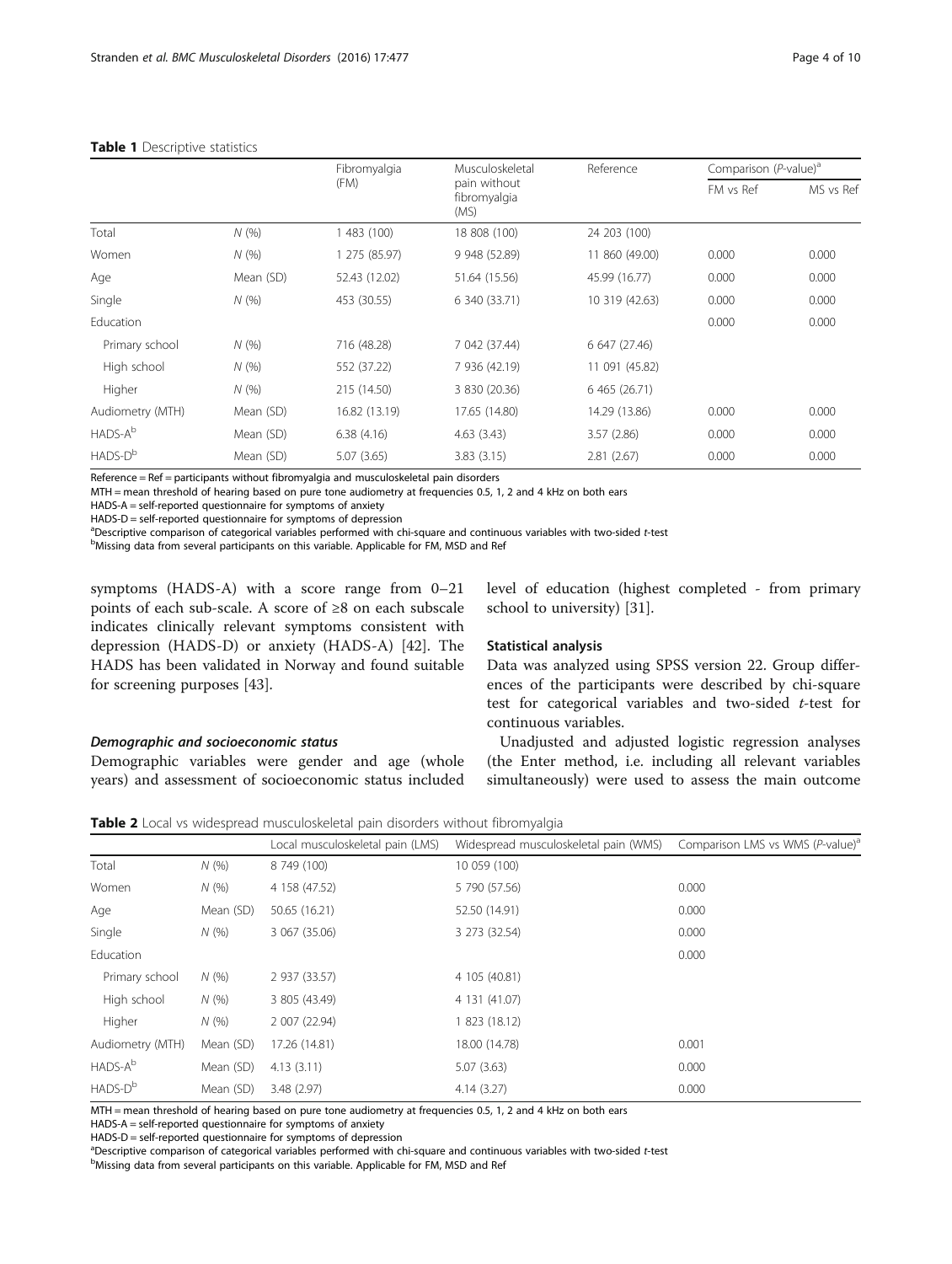|                           | Subjective hearing loss |                | Unadjusted                | Adjusted for age,                       | In addition adjusted for            |
|---------------------------|-------------------------|----------------|---------------------------|-----------------------------------------|-------------------------------------|
|                           | Yes                     | No             |                           | education and hearing<br>loss (model 1) | anxiety and depression<br>(model 2) |
|                           | N(%                     | N(%)           | OR (95% CI)               | OR (95% CI)                             | OR (95% CI)                         |
| WOMEN (13 135)            | 1 085 (8.26)            | 12 050 (91.74) |                           |                                         |                                     |
| Fibromyalgia              |                         |                |                           |                                         |                                     |
| No                        | 805 (6.79)              | 11 055 (93.21) | 1.000 ref                 | 1.000 ref                               | 1.000 ref                           |
| Yes                       | 280 (21.96)             | 995 (78.04)    | 3.865 (3.324-4.493)       | 5.182 (4.278-6.277)                     | 4.578 (3.622-5.787)                 |
| Age                       |                         |                |                           |                                         |                                     |
| $20 - 35$                 | 89 (2.09)               | 4 162 (97.91)  | 1.000 ref                 | 1.000 ref                               | 1.000 ref                           |
| $36 - 49$                 | 135 (3.36)              | 3 881 (96.64)  | 1.627 (1.240-2.133)       | 1.069 (0.801-1.426)                     | 0.974 (0.713-1.329)                 |
| $50 - 64$                 | 279 (10.24)             | 2 445 (89.76)  | 5.336 (4.182-6.809)       | 2.072 (1.565-2.743)                     | 1.952 (1.437–2.651)                 |
| $65+$                     | 582 (27.15)             | 1 562 (72.85)  | 17.424 (13.837-21.942)    | 2.354 (1.747-3.172)                     | 2.071 (1.474-2.909)                 |
| Education                 |                         |                |                           |                                         |                                     |
| Primary school            | 659 (15.45)             | 3 606 (84.55)  | 1.000 ref                 | 1.000 ref                               | 1.000 ref                           |
| High school               | 247 (4.49)              | 5 255 (95.51)  | $0.257$ $(0.221 - 0.299)$ | $0.807$ $(0.665 - 0.980)$               | 0.736 (0.588-0.921)                 |
| Higher                    | 179 (5.15)              | 3 189 (94.69)  | $0.307$ $(0.259 - 0.365)$ | $0.811(0.658 - 1.000)$                  | $0.799$ $(0.618 - 1.032)$           |
| WHO hearing impairment    |                         |                |                           |                                         |                                     |
| None $(<26$ dB)           | 377 (3.31)              | 11 007 (96.69) | 1.000 ref                 | 1.000 ref                               | 1.000 ref                           |
| Mild (26-40 dB)           | 325 (28.33)             | 822 (71.67)    | 11.544 (9.793-13.606)     | 7.859 (6.404-9.644)                     | 8.082 (6.340-10.302)                |
| Moderate (41-60 dB)       | 291 (59.75)             | 196 (40.25)    | 43.348 (35.201-53.380)    | 31.533 (24.444-40.678)                  | 35.904 (26.424-48.786)              |
| Severe (>60 dB)           | 92 (78.63)              | 25 (21.37)     | 107.442 (68.247-169.148)  | 81.067 (50.190-130.939)                 | 90.053 (49.378-164.234)             |
| $HADS-A \geq 8^b$         |                         |                |                           |                                         |                                     |
| No                        | 606 (6.11)              | 9 312 (93.89)  | 1.000 ref                 |                                         | 1.000 ref                           |
| Yes                       | 178 (11.83)             | 1 327 (88.17)  | 2.061 (1.727-2.460)       |                                         | 1.732 (1.353-2.217)                 |
| $HADS-D \geq 8^b$         |                         |                |                           |                                         |                                     |
| No                        | 786 (6.91)              | 10 590 (93.09) | 1.000 ref                 |                                         | 1.000 ref                           |
| Yes                       | 155 (17.44)             | 734 (82.56)    | 2.845 (2.358-3.433)       |                                         | 1.131 (0.849-1.508)                 |
| Nagelkerke R <sup>2</sup> |                         |                |                           | 0.389                                   | 0.375                               |
| -2 Log likelihood         |                         |                |                           | 5 056.265                               | 3 744.466                           |
| MEN (12 551)              | 1 404 (11.19)           | 11 147 (88.81) |                           |                                         |                                     |
| Fibromyalgia              |                         |                |                           |                                         |                                     |
| No                        | 1 335 (10.82)           | 11 008 (89.18) | 1.000 ref                 | 1.000 ref                               | 1.000 ref                           |
| Yes                       | 69 (33.17)              | 139 (66.83)    | 4.093 (3.050-5.493)       | 4.368 (3.082-6.189)                     | 4.523 (3.077-6.647)                 |
| Age                       |                         |                |                           |                                         |                                     |
| $20 - 35$                 | 150 (3.93)              | 3 666 (96.07)  | 1.000 ref                 | 1.000 ref                               | 1.000 ref                           |
| $36 - 49$                 | 173 (4.54)              | 3 638 (95.46)  | 1.162 (0.930-1.453)       | 1.007 (0.800-1.268)                     | 0.966 (0.757-1.233)                 |
| $50 - 64$                 | 332 (12.40)             | 2 346 (87.60)  | 3.459 (2.833-4.223)       | 1.692 (1.351-2.119)                     | 1.609 (1.262-2.050)                 |
| $65+$                     | 749 (33.35)             | 1 497 (66.65)  | 12.228 (10.159-14.718)    | $2.116(1.661 - 2.695)$                  | 1.837 (1.404-2.403)                 |
| Education                 |                         |                |                           |                                         |                                     |
| Primary school            | 611 (19.72)             | 2 487 (80.28)  | 1.000 ref                 | 1.000 ref                               | 1.000 ref                           |
| High school               | 505 (8.22)              | 5 636 (91.78)  | $0.365(0.321 - 0.414)$    | 0.914 (0.783-1.066)                     | $0.886$ $(0.757 - 1.233)$           |
| Higher                    | 288 (8.70)              | 3 024 (91.30)  | 0.388 (0.334-0.450)       | $0.824(0.691 - 0.981)$                  | $0.765(0.622 - 0.940)$              |

<span id="page-4-0"></span>Table 3 OR (95 % CI) for subjective hearing loss by fibromyalgia, socioeconomic conditions, measured hearing loss, depression and anxiety in women and men<sup>a</sup>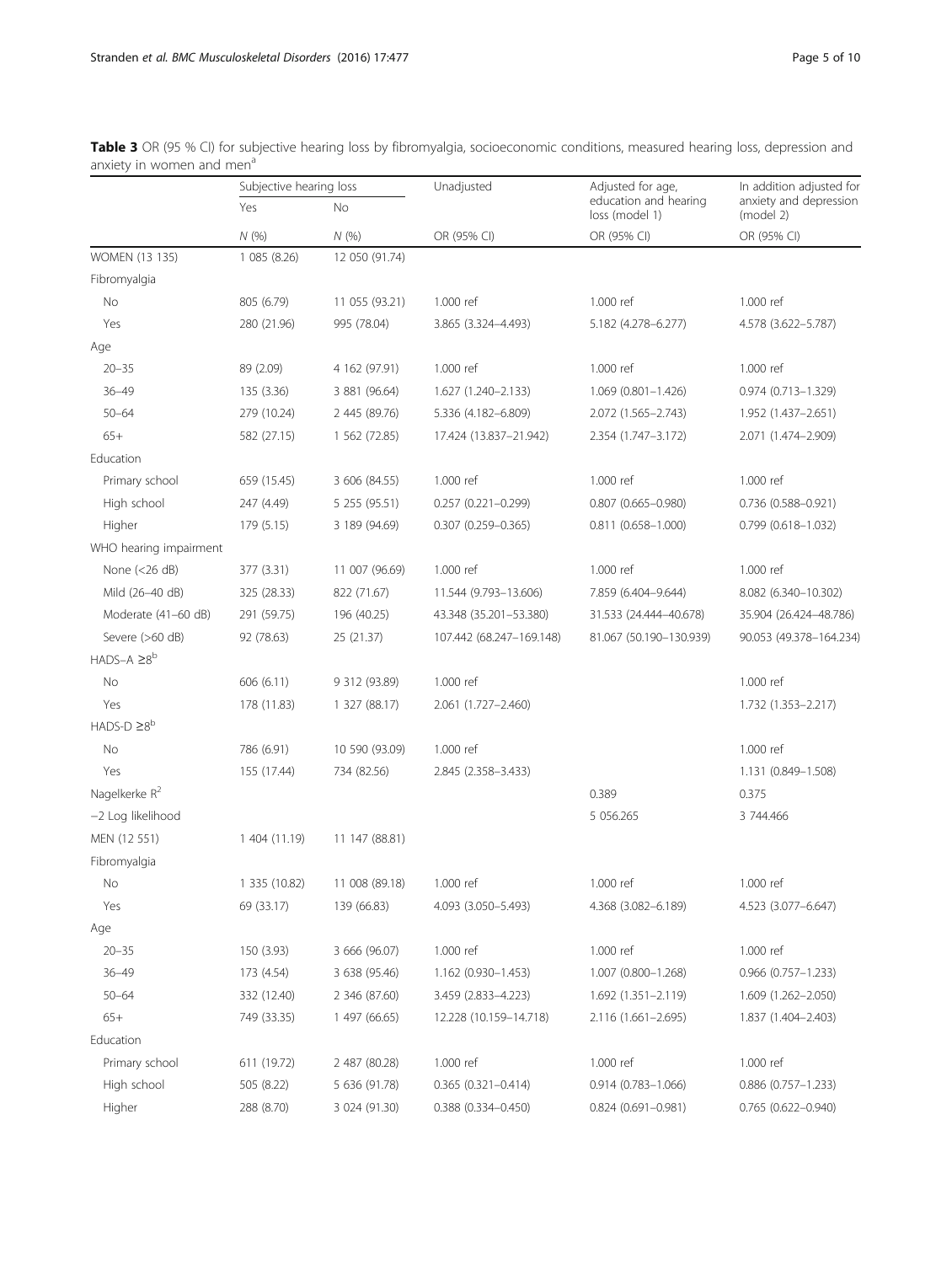| WHO hearing impairment |              |               |                        |                        |                        |
|------------------------|--------------|---------------|------------------------|------------------------|------------------------|
| None $(<26$ dB)        | 438 (4.36)   | 9 618 (95.64) | 1.000 ref              | 1.000 ref              | 1.000 ref              |
| Mild (26-40 dB)        | 439 (28.16)  | 1 120 (71.84) | 8.607 (7.437-9.961)    | 5.625 (4.713-6.715)    | $6.157(5.054 - 7.500)$ |
| Moderate (41-60 dB)    | 410 (53.39)  | 358 (46.61)   | 25.148 (21.194-29.841) | 15.120 (12.203-18.734) | 17.012 (13.214-21.902) |
| Severe $(>60$ dB)      | 117 (69.64)  | 51 (30.36)    | 50.376 (35.766-70.955) | 31.310 (21.721-45.133) | 29.566 (19.085-45.802) |
| $HADS-A \geq 8^b$      |              |               |                        |                        |                        |
| No.                    | 949 (9.20)   | 9 368 (90.80) | 1.000 ref              |                        | 1.000 ref              |
| Yes                    | 128 (13.43)  | 825 (86.57)   | 1.532 (1.257-1.867)    |                        | 1.583 (1.225-2.044)    |
| $HADS-D \ge 8^b$       |              |               |                        |                        |                        |
| No                     | 1 040 (9.49) | 9 915 (90.51) | 1.000 ref              |                        | 1.000 ref              |
| Yes                    | 183 (21.79)  | 657 (78.21)   | 2.655 (2.227-3.166)    |                        | 1.429 (1.118-1.826)    |
| Nagelkerke $R^2$       |              |               |                        | 0.319                  | 0.296                  |
| -2 Log likelihood      |              |               |                        | 6 593.252              | 5 200.042              |

Table 3 OR (95 % CI) for subjective hearing loss by fibromyalgia, socioeconomic conditions, measured hearing loss, depression and anxiety in women and men<sup>a</sup> (Continued)

HADS-A = self-reported questionnaire for symptoms of anxiety in which a score of ≥8 is consistent with clinically relevant symptoms of anxiety HADS-D = self-reported questionnaire for symptoms of depression in which a score of ≥8 is consistent with clinically relevant symptoms of depression

 $n$ <sup>a</sup>N in this analysis ranges from 13 135 to 11 113 and 12 551 to 10 961 for respectively women and men

<sup>b</sup>Missing data from several participants on this variable

of the study (to have subjective loss of hearing vs. no loss of hearing) of participants in HUNT2 with fibromyalgia versus the reference group. In addition, participants with other, widespread and localized, musculoskeletal pain were compared with the reference group. The reference group was participants without musculoskeletal pain. Men and women were analyzed separately. We adjusted for previously known confounding factors for subjective loss of hearing: measured loss of hearing (thresholds), socio-demographic factors (age and education), and psychological distress (clinical symptoms of depression and anxiety). Measured loss of hearing and age were not linearly associated with the outcome in any of the subgroups and was categorized. Two adjusted models were presented for both comparisons. Model 1 adjusted for age, education, and measured hearing thresholds. Model 2 was additionally adjusted for clinical symptoms of anxiety and depression.

Probability values less than 0.05 were considered statistically significant.

## Results

## Descriptive account of participants

The prevalence of fibromyalgia among participants who answered these questions in HUNT 2 and underwent audiometry testing was  $3.3\%$  ( $N = 1$  483). The prevalence for other musculoskeletal pain was for local pain 19.7% ( $N = 8$  749), for widespread pain 22.6% ( $N = 10$  059), and for local and widespread pain combined 42.3% ( $N = 18$  808). Respondents who had fibromyalgia or other musculoskeletal pain were more often women, in a relationship, older, with lower level

of education, higher scores of anxiety and depressive symptoms and higher average hearing thresholds than the reference group without fibromyalgia and musculoskeletal pain (Table [1](#page-3-0)).

Table [2](#page-3-0) describes the two subgroups of persons with local and widespread musculoskeletal pain other than fibromyalgia. Persons with widespread pain were more commonly women, in a relationship, older, with lower level of education and higher scores of anxious and depressive symptoms, compared to persons with local musculoskeletal pain.

## The relationship between fibromyalgia and subjective hearing loss

Table [3](#page-4-0) shows that persons with fibromyalgia had increased probability of reporting subjective hearing loss, compared to persons in the reference group. The OR (95% CI) for subjective hearing loss was 5.182 (4.278– 6.277) for women and 4.368 (3.082–6.189) for men with fibromyalgia, compared to women and men in the reference group after adjustment for age, education and measured hearing thresholds (WHO grade) (model 1). After additional adjustment for clinically relevant anxious and depressive symptoms (HADS-A  $\geq 8$  and HADS-D  $\geq 8$ ) (model 2), the OR (95% CI) for subjective hearing loss was 4.578 (3.622–5.787) for women and 4.523 (3.077– 6.647) for men with fibromyalgia.

## The relationship between other musculoskeletal pain than fibromyalgia and subjective hearing loss

Table [4](#page-6-0) shows that non-fibromyalgic persons who had local and widespread musculoskeletal pain had increased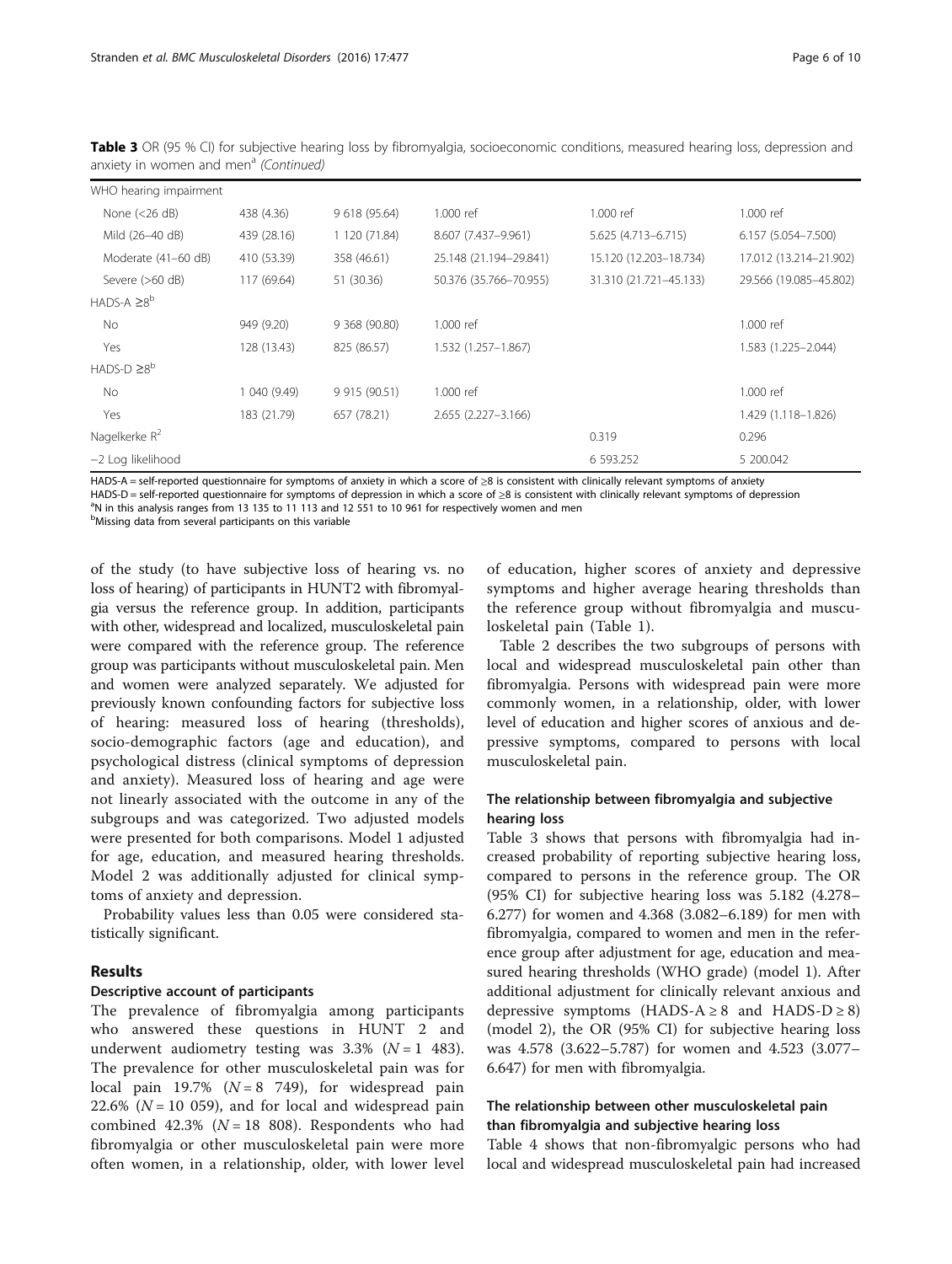|                        | Subjective hearing loss |                | Unadjusted                | Adjusted for age,                       | In addition adjusted                    |
|------------------------|-------------------------|----------------|---------------------------|-----------------------------------------|-----------------------------------------|
|                        | Yes                     | No             |                           | education and<br>hearing loss (model 1) | for anxiety and<br>depression (model 2) |
|                        | N(%)                    | N(%            | OR (95% CI)               | OR (95% CI)                             | OR (95% CI)                             |
| WOMEN (21 808)         | 2 383 (10.93)           | 19 425 (89.07) |                           |                                         |                                         |
| Musculoskeletal pain   |                         |                |                           |                                         |                                         |
| None                   | 805 (6.79)              | 11 055 (93.21) | 1.000 ref                 | 1.000 ref                               | 1.000 ref                               |
| Local                  | 558 (13.42)             | 3 600 (86.58)  | 2.129 (1.899-2.386)       | 1.901 (1.657-2.182)                     | 1.915 (1.627-2.255)                     |
| Widespread             | 1 020 (17.62)           | 4 770 (82.38)  | 2.937 (2.661-3.240)       | 3.145 (2.788-3.548)                     | 3.073 (2.668-3.539)                     |
| Age                    |                         |                |                           |                                         |                                         |
| $20 - 35$              | 156(2.61)               | 5 829 (97.39)  | 1.000 ref                 | 1.000 ref                               | 1.000 ref                               |
| $36 - 49$              | 283 (4.22)              | 6 426 (95.78)  | 1.646 (1.349-2.007)       | 1.212 (0.987-1.490)                     | 1.172 (0.940-1.460)                     |
| $50 - 64$              | 552 (11.21)             | 4 371 (88.79)  | 4.719 (3.934-5.661)       | 2.202 (1.800-2.693)                     | 2.220 (1.785-2.762)                     |
| $65+$                  | 1 392 (33.21)           | 2 799 (66.79)  | 18.583 (15.654-22.059)    | 2.916 (2.357-3.608)                     | 3.064 (2.415-3.887)                     |
| Education              |                         |                |                           |                                         |                                         |
| Primary school         | 1 470 (19.31)           | 6 143 (80.69)  | 1.000 ref                 | 1.000 ref                               | 1.000 ref                               |
| High school            | 505 (5.68)              | 8 387 (94.32)  | $0.252(0.226 - 0.280)$    | $0.761$ $(0.665 - 0.870)$               | $0.771(0.661 - 0.899)$                  |
| Higher                 | 408 (7.69)              | 4 895 (92.31)  | 0.348 (0.310-0.391)       | 0.836 (0.726-0.964)                     | $0.896(0.756 - 1.061)$                  |
| WHO hearing impairment |                         |                |                           |                                         |                                         |
| None $(<26 dB)$        | 835 (4.52)              | 17 619 (95.48) | 1.000 ref                 | 1.000 ref                               | 1.000 ref                               |
| Mild (26-40 dB)        | 723 (33.32)             | 1 447 (66.68)  | 10.543 (9.419-11.805)     | 6.150 (5.367-7.047)                     | 6.393 (5.445-7.506)                     |
| Moderate (41-60 dB)    | 644 (67.08)             | 316 (32.92)    | 43.002 (36.959-50.035)    | 25.229 (21.099-30.168)                  | 25.202 (20.300-31.286)                  |
| Severe (>60 dB)        | 181 (80.80)             | 43 (19.20)     | 88.819 (63.239-124.745)   | 57.021 (39.859-81.574)                  | 53.218 (34.360-82.427)                  |
| $HADS-A \geq 8^b$      |                         |                |                           |                                         |                                         |
| No                     | 1365(8.61)              | 14 493 (91.39) | 1.000 ref                 |                                         | 1.000 ref                               |
| Yes                    | 405 (14.06)             | 2 476 (85.94)  | 1.737 (1.542–1.956)       |                                         | 1.703 (1.448-2.004)                     |
| $HADS-D \ge 8^b$       |                         |                |                           |                                         |                                         |
| No                     | 1 707 (9.21)            | 16 830 (90.79) | 1.000 ref                 |                                         | 1.000 ref                               |
| Yes                    | 361 (20.74)             | 1 379 (79.25)  | 2.581 (2.275-2.928)       |                                         | 1.285 (1.063-1.552)                     |
| Nagelkerke $R^2$       |                         |                |                           | 0.390                                   | 0.378                                   |
| -2 Log likelihood      |                         |                |                           | 10 334.633                              | 7 789.274                               |
| MEN (21 203)           | 3 576 (16.87)           | 17 627 (83.13) |                           |                                         |                                         |
| Musculoskeletal pain   |                         |                |                           |                                         |                                         |
| None                   | 1 335 (10.82)           | 11 008 (89.18) | 1.000 ref                 | 1.000 ref                               | 1.000 ref                               |
| Local                  | 884 (19.26)             | 3 707 (80.74)  | 1.966 (1.792-2.158)       | 1.851 (1.662-2.061)                     | 1.796 (1.590-2.029)                     |
| Widespread             | 1 357 (31.79)           | 2 912 (68.21)  | 3.843 (3.526-4.187)       | 3.739 (3.375-4.142)                     | 3.618 (3.225-4.058)                     |
| Age                    |                         |                |                           |                                         |                                         |
| $20 - 35$              | 263 (5.07)              | 4 926 (94.93)  | 1.000 ref                 | 1.000 ref                               | 1.000 ref                               |
| $36 - 49$              | 489 (7.60)              | 5 946 (92.40)  | 1.540 (1.320-1.798)       | 1.124 (0.957-1.321)                     | 1.064 (0.898-1.261)                     |
| $50 - 64$              | 1 076 (19.97)           | 4 311 (80.03)  | 4.675 (4.061-5.382)       | 1.978 (1.692-2.321)                     | 1.934 (1.638-2.284)                     |
| $65+$                  | 1 758 (41.70)           | 2 444 (58.30)  | 13.396 (11.665-15.385)    | 2.375 (2.001-2.818)                     | 2.152 (1.784-2.597)                     |
| Education              |                         |                |                           |                                         |                                         |
| Primary school         | 1 658 (27.29)           | 4 418 (72.71)  | 1.000 ref                 | 1.000 ref                               | 1.000 ref                               |
| High school            | 1 313 (12.96)           | 8 822 (87.04)  | 0.397 (0.366-0.430)       | $0.892$ (0.808-0.985)                   | 0.884 (0.791-0.988)                     |
| Higher                 | 605 (12.12)             | 4 387 (87.88)  | $0.367$ $(0.332 - 0.407)$ | $0.757$ $(0.671 - 0.854)$               | 0.688 (0.598-0.791)                     |

<span id="page-6-0"></span>Table 4 OR (95 % CI) for subjective hearing loss by musculoskeletal pain, socioeconomic conditions, measured hearing loss, depression and anxiety in women and men<sup>a</sup>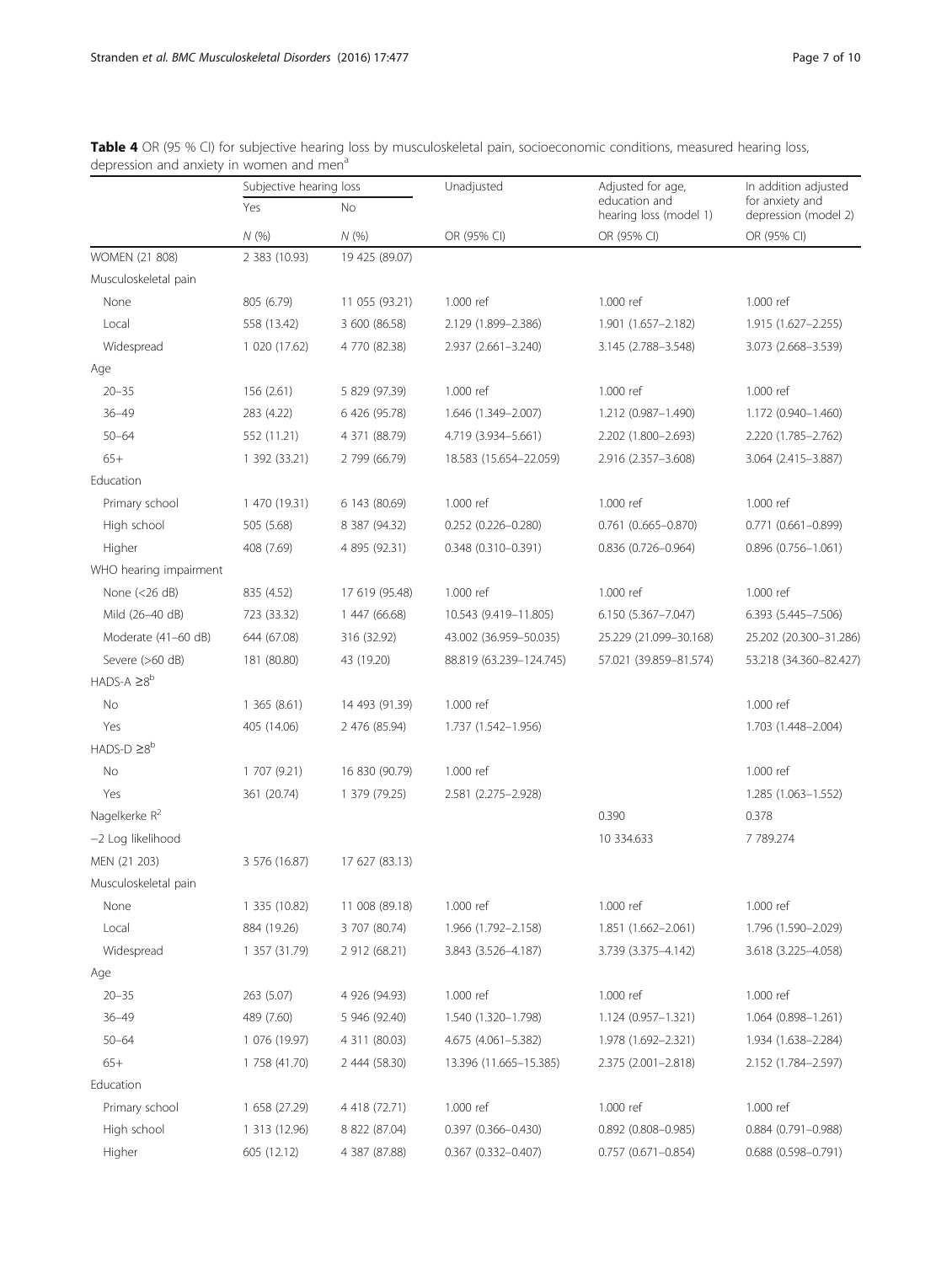| WHO hearing impairment |               |                |                        |                        |                        |
|------------------------|---------------|----------------|------------------------|------------------------|------------------------|
| None $(<26$ dB)        | 222 (7.50)    | 15 080 (92.50) | 1.000 ref              | 1.000 ref              | 1.000 ref              |
| Mild (26-40 dB)        | 1 135 (37.36) | 1 903 (62.64)  | 7.360 (6.701-8.084)    | 4.775 (4.270-5.341)    | 4.842 (4.361-5.600)    |
| Moderate (41-60 dB)    | 962 (62.63)   | 574 (37.37)    | 20.682 (18.368-23.288) | 12.982 (11.221-15.020) | 13.428 (11.428-16.060) |
| Severe (>60 dB)        | 257 (78.59)   | 70 (21.41)     | 45.307 (34.566-59.386) | 31.241 (23.419-41.677) | 29.054 (20.611-40.956) |
| HADS-A $\geq 8^b$      |               |                |                        |                        |                        |
| No.                    | 2 386 (14.25) | 14 352 (85.75) | 1.000 ref              |                        | 1.000 ref              |
| Yes                    | 448 (21.13)   | 1 672 (78.87)  | 1.612 (1.440-1.804)    |                        | 1.443 (1.242-1.676)    |
| $HADS-D \ge 8^b$       |               |                |                        |                        |                        |
| No.                    | 2 577 (14.39) | 1 533 (85.61)  | 1.000 ref              |                        | 1.000 ref              |
| Yes                    | 585 (30.02)   | 1 364 (69.98)  | 2.552 (2.296-2.836)    |                        | 1.555 (1.342-1.801)    |
| Nagelkerke $R^2$       |               |                |                        | 0.361                  | 0.348                  |
| -2 Log likelihood      |               |                |                        | 14 108.014             | 11 358.869             |

Table 4 OR (95 % CI) for subjective hearing loss by musculoskeletal pain, socioeconomic conditions, measured hearing loss, depression and anxiety in women and men<sup>a</sup> (Continued)

HADS-A = self-reported questionnaire for symptoms of anxiety in which a score of ≥8 is consistent with clinically relevant symptoms of anxiety HADS-D = self-reported questionnaire for symptoms of depression in which a score of ≥8 is consistent with clinically relevant symptoms of depression

 $N$  in this analysis ranges from 21 808 to 18 210 and 21 203 to 18 355 for respectively women and men

**Missing data from several participants on this variable** 

probability of subjective hearing loss, compared to the reference group. The probability was stronger in the subgroup with widespread musculoskeletal pain, compared to the subgroup with localized pain. The OR (95% CI) for subjective hearing loss was 1.901 (1.657–2.182) for women and 1.851 (1.662–2.061) for men with local musculoskeletal pain, and 3.145 (2.788–3.548) for women and 3.739 (3.375–4.142) for men with widespread musculoskeletal pain, compared to the reference group after adjustment for age, education and measured hearing thresholds (model 1). After additional adjustment for clinically relevant anxious and depressive symptoms (model 2), the OR (95% CI) for subjective hearing loss was 1.915 (1.627–2.255) for women and 1.796 (1.590–2.029) for men with local musculoskeletal pain, and 3.073 (2.668–3.539) for women and 3.618 (3.225–4.058) for men with widespread musculoskeletal pain.

## **Discussion**

In this population-based study, we found that both persons who had been diagnosed with fibromyalgia and persons with other musculoskeletal pain had increased probability for subjective hearing, compared with a reference group without fibromyalgia or other musculoskeletal pain. The findings were adjusted for gender, age, education, measured hearing impairment (audiometry, WHO graded), clinical relevant symptoms indicating anxiety and/or depression. Non-fibromyalgia respondents with widespread musculoskeletal pain had significantly higher odds to report subjective hearing loss than persons with only localized pain.

## Main findings in light of theories about central nervous sensitization

The previously mentioned theories about sustained arousal, CATS and allostatic overload all conceptualize how prolonged stress, probably in association with a genetic predisposition [[44](#page-9-0)], lead to sensitization of the central nervous system, thereby enhancing the sensitivity to stimuli, by some researchers termed central sensitization syndrome (CSS) [\[24](#page-9-0), [25\]](#page-9-0). This indicates that both fibromyalgia and other musculoskeletal pain might to a certain extent be explained by altered central pain processing. Central mechanisms might explain both subjective alterations in the experience of auditory stimuli and cognitive dysfunction [\[17](#page-9-0)]. In future studies, it would be interesting to address auditory perception among patients with fibromyalgia and other chronic pain in a prospective and nuanced manner, encompassing both experiences of explicit hearing problems and hypersensitivity to sound.

#### Comparisons with previous studies

To our knowledge, our study is the first to report a relationship between subjective hearing loss and fibromyalgia, as well as for other musculoskeletal pain in a general population. The findings are in line with the previously mentioned clinical study by Wolfe et al. [\[28](#page-9-0)], which however did not adjust for audiometrically measured hearing loss. Hashimoto et al. [\[30\]](#page-9-0) who revealed similar findings for conditions with three or more medical unexplained symptoms did not include fibromyalgia or other musculoskeletal pain disorders, nor did they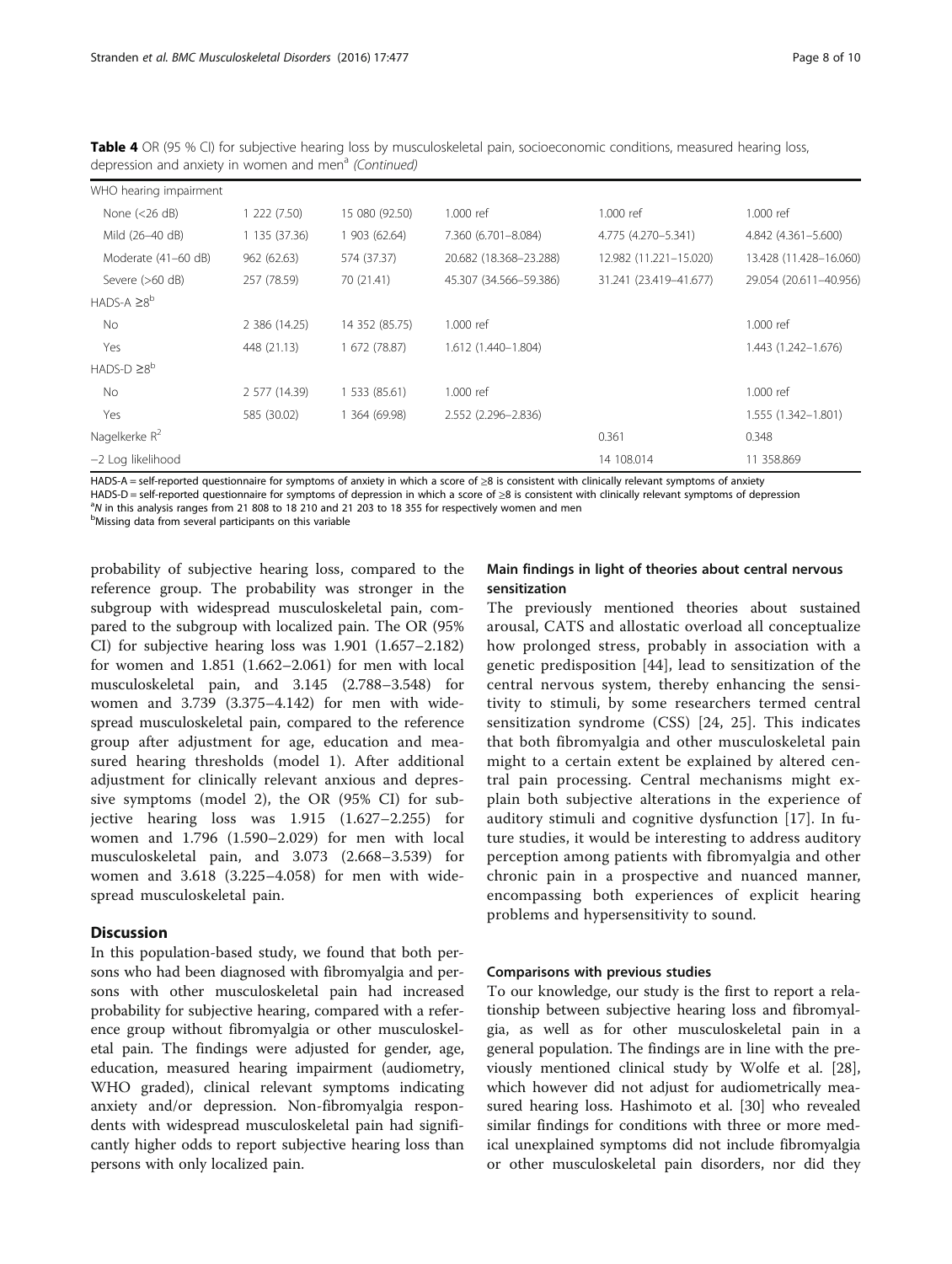adjust for depression and anxiety symptoms, but adjusted for measured hearing loss.

#### Strengths and limitations

This study has several strengths. Firstly, despite the large sample size (over 40 000 participants) and the selfreport approach used in the study, all participants were assessed with audiometry in both ears with a validated procedure. Thus, it was possible to adjust the analysis of subjective hearing loss with objectively measured hearing thresholds. Furthermore, the large sample size gave power to run subgroup analyses and adjust for a number of conditions known to affect subjective health and hearing [\[28](#page-9-0), [45](#page-9-0), [46\]](#page-9-0).

Moreover, it is a strength that fibromyalgia and other musculoskeletal pain were studied separately in this study. This is because the new diagnostic criteria for fibromyalgia include more than just widespread musculoskeletal pain [\[18](#page-9-0), [19\]](#page-9-0). They also include cognitive dysfunction/problems, as stated in the introduction [\[17, 19\]](#page-9-0).

Questions concerning musculoskeletal pain have been validated through several studies [\[33, 34](#page-9-0)] where they compared the answers on the questionnaires against the diagnoses cervical spondylosis, adhesive capsulitis, lateral epicondylitis, carpal tunnel syndrome and Raynaud's phenomenon [\[33\]](#page-9-0). Thus, the pain questions and pain map used in HUNT 2, i.e. the Nordic pain questionnaire (NPQ), appear relevant and valid [[34\]](#page-9-0).

The study also has some limitations. Firstly, the participants were not diagnosed by physicians in the study setting. The fibromyalgia diagnosis thus relied on the participant's response to whether a physician prior in time had said the person had fibromyalgia. Thus, we do not know if the persons responding "yes" to fibromyalgia was evaluated using the formal diagnostic criteria. The HUNT study was conducted in 1995–1997 when the 1990 diagnostic criteria for fibromyalgia were in force, thus 2010 criteria were not used. Furthermore, we cannot rule out the possibility that participants who reported widespread pain had undiagnosed fibromyalgia. In addition, we cannot exclude that wording in the questions concerning reported subjective hearing loss influenced the responses. Furthermore, since this is a retrospective cross-sectional study, conclusions concerning causality cannot be drawn from the results.

# Conclusions

Our study showed increased probability for subjective hearing loss, both in persons with fibromyalgia and other musculoskeletal pain, especially widespread pain, after adjustment of audiometric measured hearing loss and sociodemographic and psychological variables. The finding supports the increasing recognition that medically unexplained pain conditions may pertain to a larger

spectrum of symptoms, and that a common denominator for the different symptoms might be a more general dysregulation in perception of sensory stimuli.

#### Abbreviations

ACR: American College of Rheumatology; CATS: Cognitive Activation Theory of Stress; CFS/ME: Chronic fatigue syndrome/myalgic encephalomyelitis; CI: Confidence intervals; CSS: Central sensitization syndromes; dB: Decibel; FM: Fibromyalgia; HADS-A/D: Hospital Anxiety and Depression Scale – Anxiety/Depression; HUNT2 Q1: HUNT2 questionnaire 1; HUNT2: The Nord-Trøndelag Health Study part 2; Hz: Hertz; IC: Interstitial cystitis; LMS: Local musculoskeletal pain; MS: Musculoskeletal pain disorders; MTH: Mean threshold of hearing; NPQ: Nordic pain questionnaire; NTHLS: The Nord-Trøndelag Hearing Loss Study; NTNU: Norwegian University of Science and Technology; OR: Odds ratio; REK: Regional Ethics Committee for Medical Research Ethics; SSS: Symptom severity score; TMD: Temporomandibular disorder; WHO: World Health Organization; WMS: Widespread musculoskeletal pain; WPI: Widespread pain index

#### Acknowledgements

The Nord-Trøndelag Health Study (The HUNT Study) is a collaboration between HUNT Research Centra, Faculty of Medicine, Norwegian University of Science and Technology (NTNU), Norwegian Institute of Public Health and Nord-Trøndelag County Council. The Nord-Trøndelag Hearing Loss Study, which is a part of HUNT, was funded by the National Institute on Deafness and Other Communication Disorders (NIDCD), NIH, research contract No N01-DC-6- 2104. The authors also want to thank the NTHLS team for their diligence.

#### Funding

The present study was funded by Norwegian University of Science and Technology (NTNU).

#### Availability of data and materials

The data belongs to the Nord-Trøndelag Health Study and aggregated information is found at their website<https://www.ntnu.no/hunt>. Data used in the study were obtained by applying at HUNT's web application system.

#### Authors' contributions

ASH was responsible for the research idea. MS, HS, EAF, LG & ASH developed the study. MS & HS analyzed the majority of the data and drafted the manuscript. All authors participated in the analysis and interpretation of the study results and in editing the manuscript, and have read and approved the final manuscript.

#### Authors' information

MS and HS are medical students. EAF's previous research includes chronic widespread pain and fibromyalgia, fatigue and complex medically unexplained disorders, LG has worked with multimorbidity and allostatic load and ASH has long experience researching subjective and objective hearing problems.

#### Competing interests

The authors declare that they have no competing interests.

#### Consent for publication

Not applicable.

#### Ethics approval and consent to participate

The project was approved by the Regional Ethics Committee for Medical Research Ethics 2014/2258/REK midt). All participants in the Nord-Trøndelag Health Study and the Nord-Trøndelag Hearing Loss Study have given written informed consent to participate.

#### Author details

<sup>1</sup>Department of Public Health and General Practice, Faculty of Medicine, Norwegian University of Science and Technology (NTNU), Trondheim, Norway. <sup>2</sup>St. Olav's University Hospital, Trondheim, Norway. <sup>3</sup>Norwegian National Advisory Unit on Aging and Health, Vestfold Health Trust, Tønsberg, Norway. <sup>4</sup>Harald Haarfagres gate 2, Trondheim NO-7041, Norway